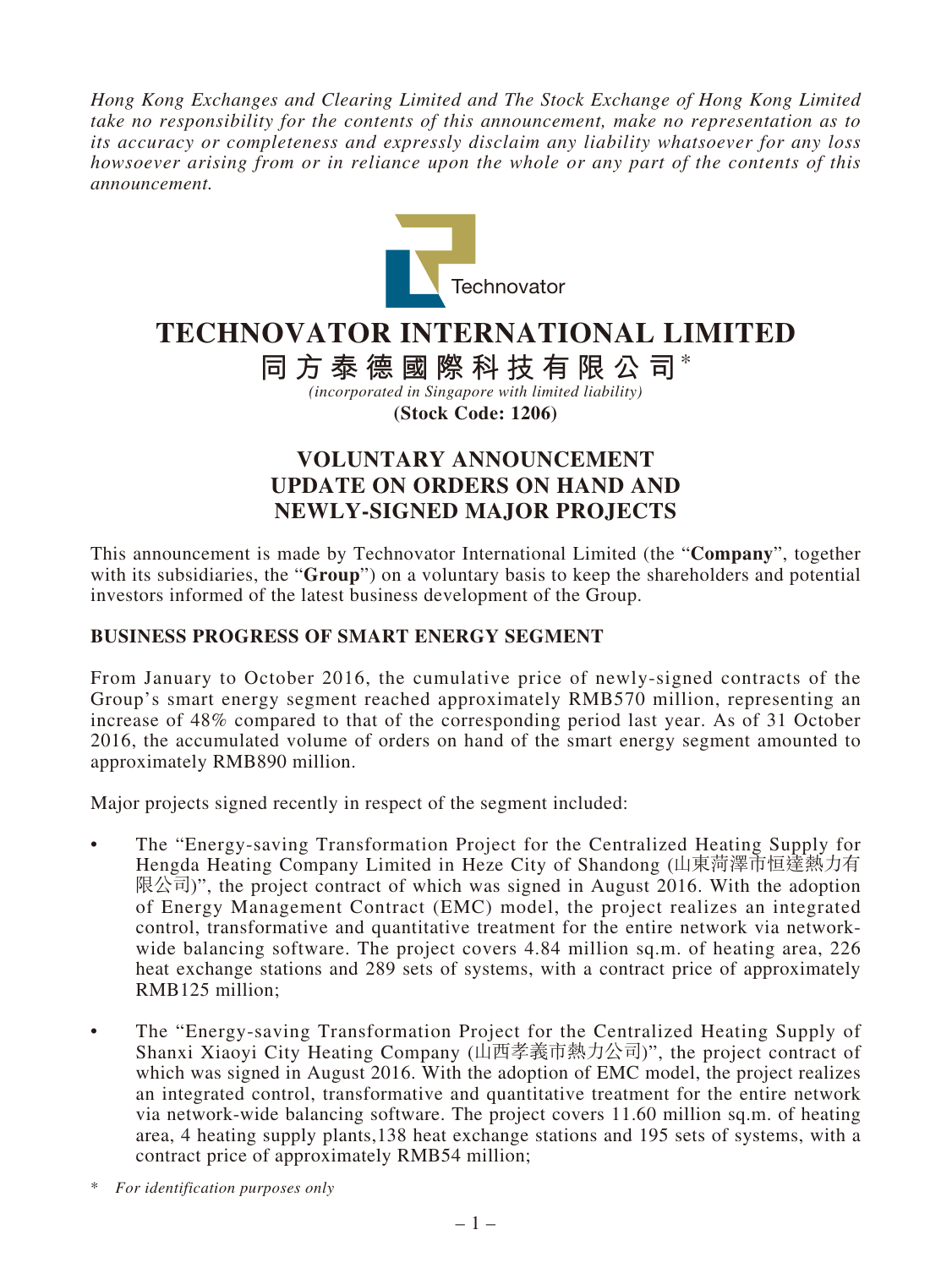• The "Taiyuan Taigu Centralized Heating Supply Project", the project contract of which was signed in July 2016. The project was the first closed cycle systems engineering with multiple pumping stations which have characteristics of long distance transmission, large height difference and large temperature difference. The project fully integrated the core technologies in heating supply field, realized difficult transmission of heat source under safety and economic conditions. The contract price is approximately RMB63 million.

#### **BUSINESS PROGRESS OF SMART TRANSPORTATION SEGMENT**

From January to October 2016, the cumulative price of newly-signed contracts of the Group's smart transportation segment reached approximately RMB570 million, representing an increase of 20% compared to that of the corresponding period last year. As of 31 October 2016, the accumulated volume of orders on hand of the smart transportation segment amounted to approximately RMB1.23 billion.

Major projects signed recently in respect of the segment included:

- The "Wuhan Rail Transit Line 7 Project", the project contract of which was signed in November 2016. It is the Group's third subway project in Wuhan following the Wuhan Subway Line 3 and Line 4 projects. The project will adopt the Group's Integrated Supervision and Control System (ISCS) software platform to complete the construction of the system and part of the equipment procurement. The contract price is approximately RMB239 million;
- The "Procurement Project of Integrated Supervision and Control System for Xi'an Rail Transit Line 4", the project contract of which was signed in November 2016. The project will adopt the Group's ISCS software platform. It is the Group's first subway project in the north-west region of the PRC, which stands for the successful market entry of the Group's ISCS software platform into the north-west region of the PRC. The contract price is approximately RMB120 million;
- The "Integration Project of Integrated Supervision and Control System for Chongqing Rail Transit Line 10 Phase 1", the project contract of which was signed in September 2016. With the adoption of the Group's ISCS software platform, the project will link the separate automation systems as a whole by using systematic methods. It is the Group's another breakthrough for the smart transportation business in the south-west region of the PRC. The contract price is approximately RMB56 million.

### **BUSINESS PROGRESS OF SMART BUILDING AND COMPLEX SEGMENT**

From January to October 2016, the cumulative price of newly-signed contracts of the Group's smart building and complex segment reached approximately RMB660 million, representing a decrease of 15% compared to that of the corresponding period last year. As of October 31 2016, the accumulated volume of orders on hand of the smart building and complex segment amounted to approximately RMB1.22 billion.